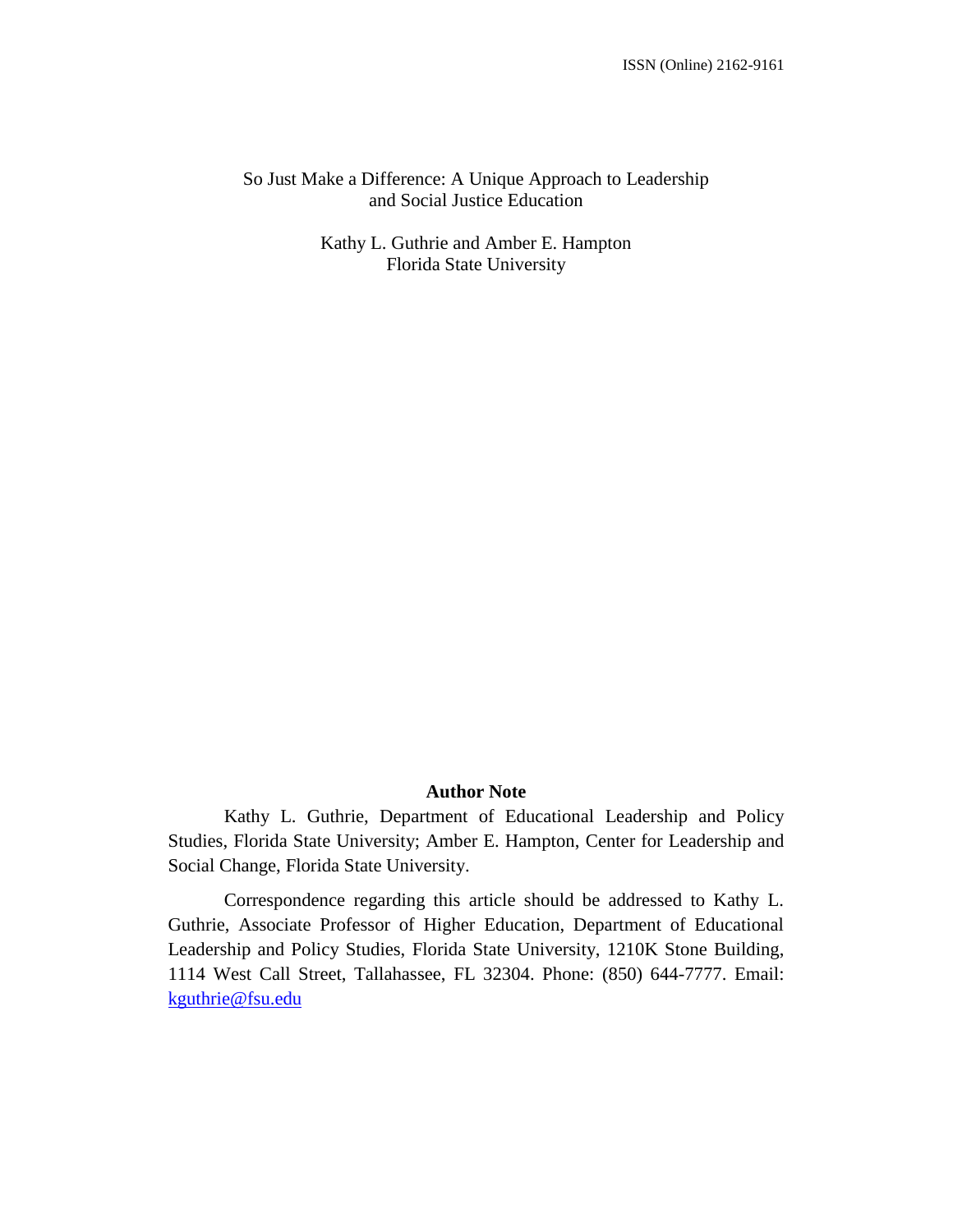# **Abstract**

Exploration of social justice issues should be integrated into a person's life. A student's understanding of social justice cannot be developed in a single course or conversation on a college campus. This article describes how one institution of higher education in the United States created and implemented a Social Justice Living Learning Community. In this community, students explore social justice issues by taking courses together, living on the same residence hall floor, and reflecting on their own development. The words "So Just" (short for Social Justice) have become an active reference to this living learning community culture, capturing the community's vision of becoming aware of and engaged in social justice issues. This article explores the use of leadership theory in the program framework, practical implementation strategies for building community, education and reflection, as well as successes, challenges, and implications of the program.

*Keywords*: social justice education, service-learning, living learning community, co-curricular programming, peer mentoring, intergroup dialogue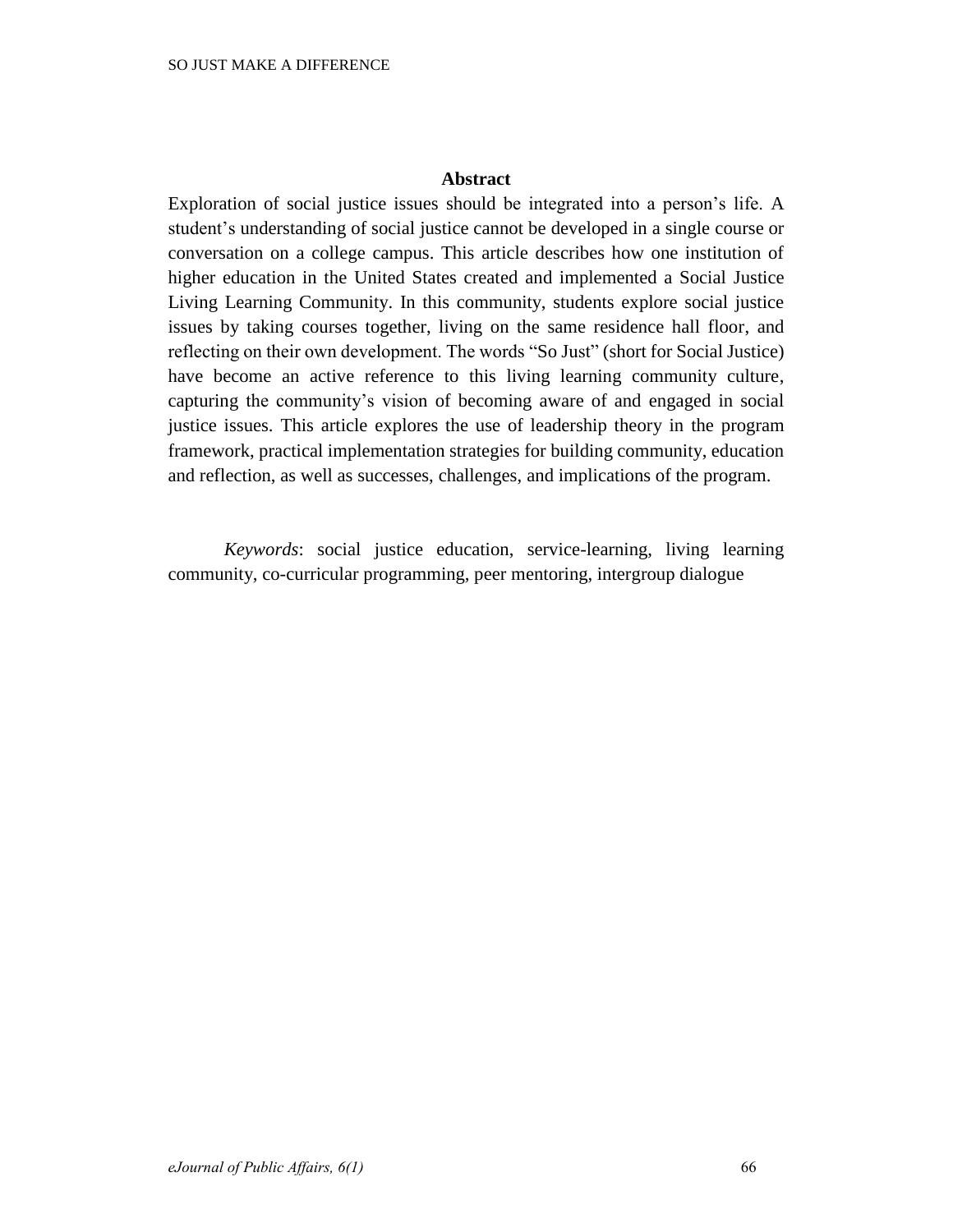*Until the great mass of the people shall be filled with the sense of responsibility for each other's welfare, social justice can never be attained.*

### — Helen Keller

The process of education is a constant struggle. Educators struggle over how to convey to their students a realistic hope for a better life. They wrestle to understand and figure out ways to achieve a better life for themselves and then pass that learning on to hopeful students. This struggle is seen daily in institutions of higher education. Creating spaces where people with diverse backgrounds and experiences feel welcome to discuss topics such as racism, oppression, and inequality is a daunting task; however, providing supportive yet challenging environments across campus can shift an entire institutional culture in ways that allow these dialogues to occur naturally.

It is important to first describe and explore civic leadership and social justice education programs in an effort to understand practical implementation strategies. Adopting a case study framework for such description and exploration is appropriate. Case studies take into account a variety of evidence, including documents, observations, interviews, and artifacts (Yin, 1994). Case studies concentrate on experiential knowledge and pay close attention to contextual influences (Stake, 2005). In exploring social justice pedagogy, which is contextual, a singular case study on why and how a program works can provide a rich base of information. Stake (2005) specified that an "intrinsic case study" (p. 445) is undertaken because a better understanding of a particular case is the goal. An "instrumental case study" (p. 445) is a particular case that may provide insight into a broad issue. The design of this case study drew from both intrinsic and instrumental types of case studies. Gaining a better understanding of how one specific living learning community works and what insights it can provide to leadership and social justice education were important goals for this case study.

The Social Justice Living Learning Community (SJLLC) researched in this case study has attempted to provide students an environment with abundant opportunities and multiple pathways for civic leadership and social justice learning.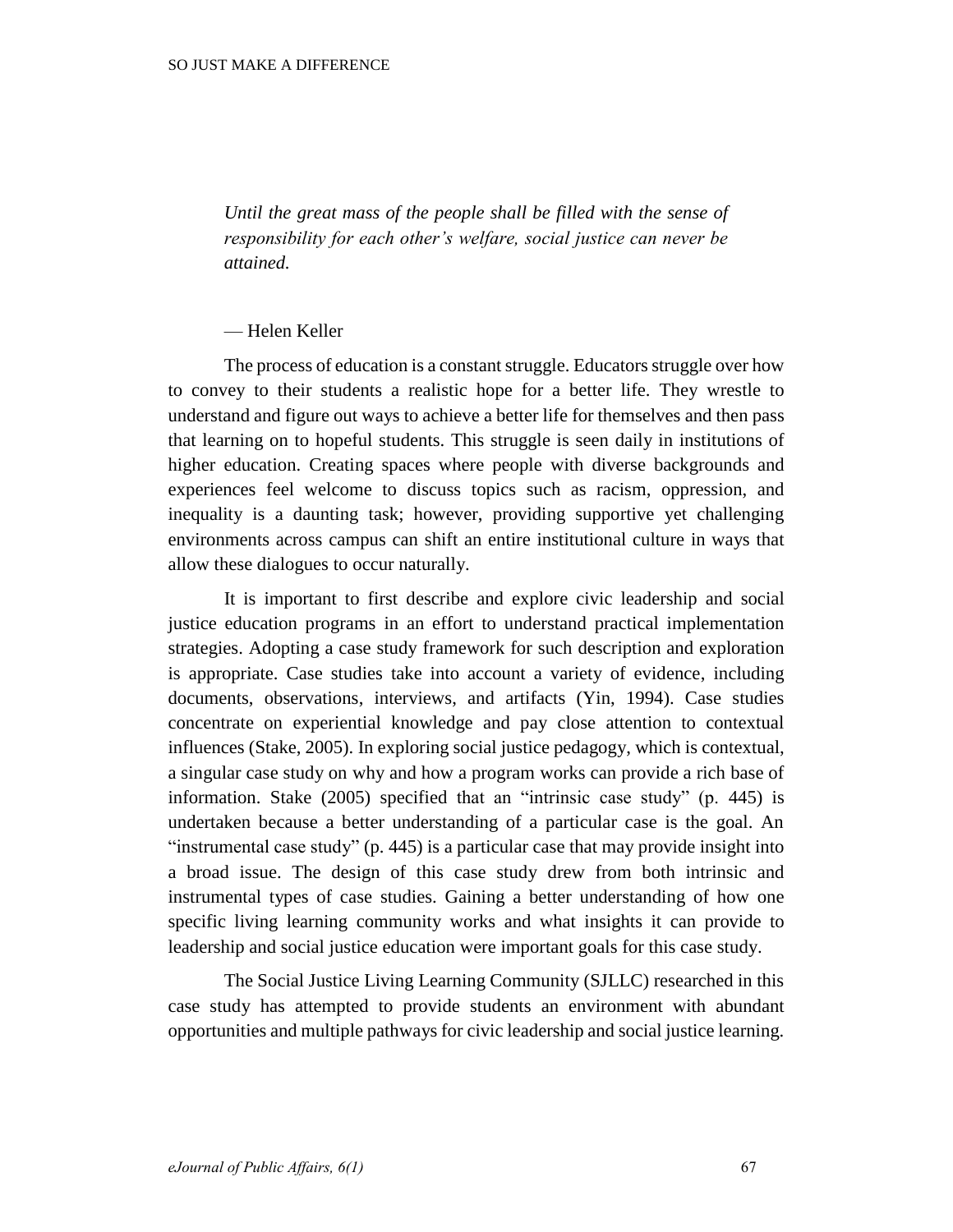An abundance of student writing (e.g., journals, papers, assessments, **blogs**), video projects, and staff documents, in addition to student interviews, served as data for this case study.

The SJLLC is a collaboration across the institution and has helped foster strong partnerships between student affairs and academic affairs. While funded primarily through academic affairs, the majority of the program is managed through student affairs. The SJLLC learning outcomes include: (1) developing students' self-efficacy through identity development; (2) increasing students' competency in intercultural education and promoting students' appreciation for intergroup dialogue; (3) providing students with the resources to become civically engaged; and (4) strengthening students' commitment to social justice through leadership education. Incoming first-year students apply to be a part of this community once they accept admission to the institution, and 34 to 38 are selected. Student participants are required to take three courses together over two semesters and to live on the same residence-hall floor. They must also attend specific co-curricular programming. These programs include an off-campus retreat, service projects, a weekend institute, and discussions throughout the academic year. As Sanford (1967) maintained, student development requires a balance of support and challenge. The SJLLC program provides an environment comprising such a balance.

## **Theoretical Basis for Social Justice Education**

Teaching for social justice adds a complex dynamic that arouses students and engages them to recognize the perpetuation of inequality and to push against societal obstacles (Ayers, 1998). An educator's role reaches far beyond knowing a topic well enough to teach it; rather, teaching is about relationships. Specifically, relationships with students during particular moments of dissonance and clarity become the center of teaching and learning. Of course, learning requires choice and action from students, whereas teaching requires a relationship and an invitation to take a journey of development and to explore new information and frameworks.

As Ayers (1998) stated, "The fundamental message of the teacher for social justice is: You can change the world." (p. xvii). Kincheloe (2004) held that institutions of higher education should prepare citizen leaders whose commitment to true democracy and justice will empower them to improve their own lives and the communities with which they identify. Social justice education, then, becomes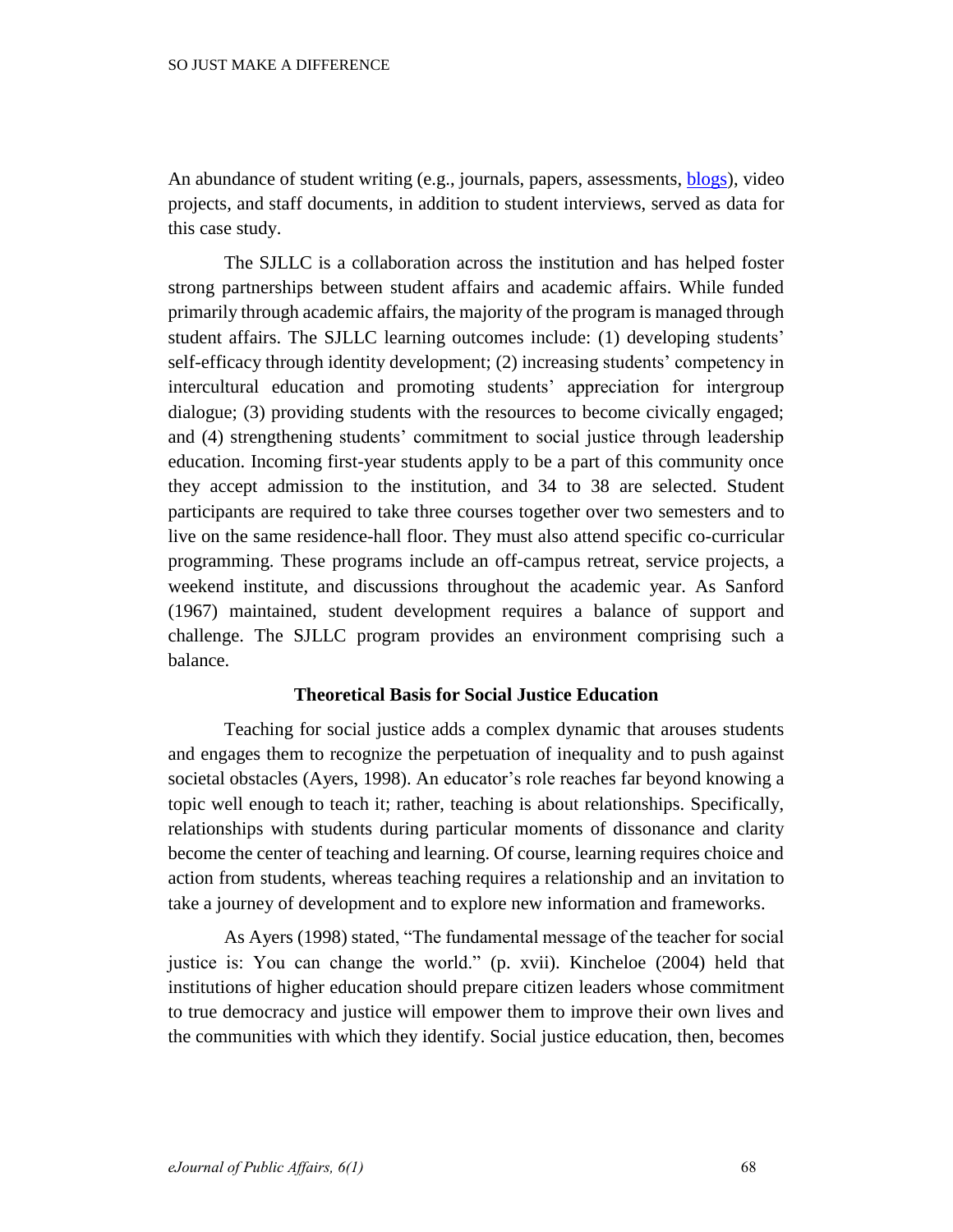not only about making students aware of injustices but about providing them with tools to work toward social justice and empowerment to change the world.

Social justice, as defined by Adams et al. (2000), is both a process and a goal, mirroring the definition of education. However, some critics of social justice education have described this pedagogy as ideological and running counter to education (Applebaum, 2009). These detractors maintain that silencing students whose beliefs oppose those of social justice educators seem to counter educational objectives, such as gaining multiple perspectives. This critique can be examined from the perspective of ideology and how it connects with educational settings. Burbules (1992) proposed that ideology as a concept is itself an ideological struggle because it implies different epistemological and political positions. Thus, in the context of social justice education, viewing ideology through the lens of different frameworks is important to social justice pedagogy. To be in opposition to true knowledge is one way the term *ideology* is framed. Ideology often serves as grounds for making certain claims explicit (Applebaum, 2009). When ideology is used in this sense, a person or some belief is said to be ideological because it is onesided or partisan. Ideologies are then argued fallaciously; truth is distorted and facts are ignored to protect the belief or person (Rakow, 1992). Programs such as the Social Justice Living Learning Community challenge this perception by allowing space for disagreement, self-discovery, and dialogic practice.

A "real" deepening of understanding can only be accessed through discourse in communication (Applebaum, 2009). Educators for social justice must create environments that have multiple entry points for learning and multiple pathways for success (Ayers, 1998). Dialogue, as a method of communication, enhances awareness through both content exchange and seating arrangement, allowing for true understanding of oneself and others (Banathy & Jenlink, 2005; Bohm, 1996; Zúñiga, 2003). This process then allows students to make sense of both the world they live in and themselves. Social justice pedagogy that includes dialogue focuses on critical thinking and reflection on personal experiences and experiences of others. Teaching for social justice not only is grounded in moral and ethical development but is undertaken for the sake of arousing critical thinking, student reflection, and experiential responses toward a better understanding of what social justice actually means (Greene, 1998).

# **Leadership for Social Justice**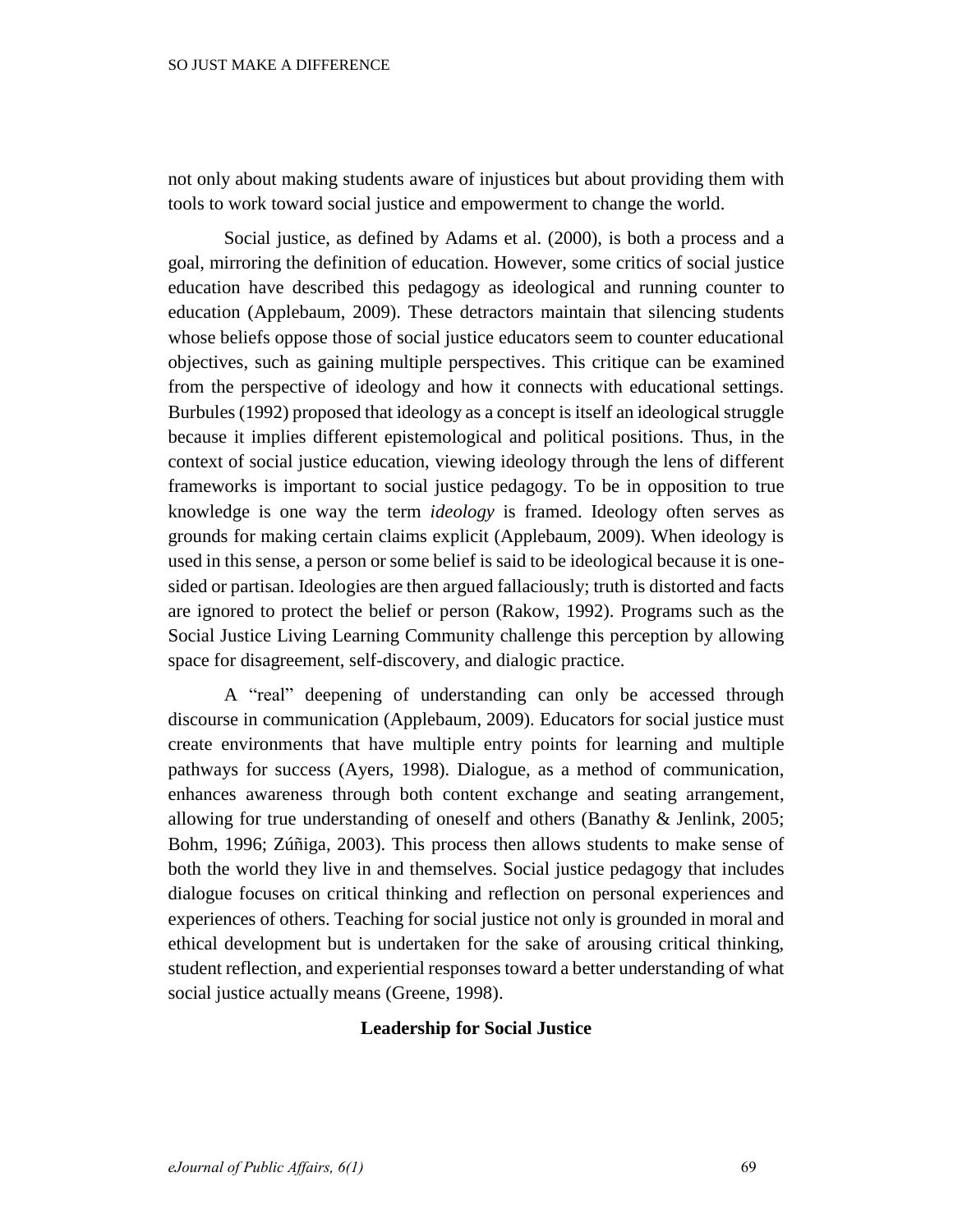In the creation of the SJLLC, three leadership theoretical frameworks were used to anchor the program learning outcomes in both curricular and co-curricular pedagogy. Leadership does not refer solely to what people in formal positions do, but to anyone who serves as an effective change agent (Astin & Astin, 2000; Gardner, 1990), which is critical in the study of societal inequalities. The theoretical foundations that provided the leadership focus for the SJLLC include the social change model of leadership development (Higher Education Research Institute [HERI], 1996), adaptive leadership (Heifetz, 1994), and transformational leadership (Burns, 1978).

## **Social Change Model of Leadership Development**

Initially created in 1993, the social change model (SCM) of leadership development (HERI, 1996) focuses on enhancing student learning and facilitating positive social change. This model emphasizes the need to understand oneself and others in an effort to create community change. It is less about the leader as an individual and more about how leadership functions within a community. The SCM is inclusive in that it is designed to enhance the development of leadership qualities in all participants—that is, those who hold formal leadership positions as well as those who do not. Leadership is viewed as a process rather than a position, and the values of equity, social justice, self-knowledge, personal empowerment, collaboration, citizenship, and service are explicitly promoted.

In the SCM, leadership development is examined from three perspectives: the individual, the group, and the community/society. These perspectives are dynamic in their interaction with each other. Since values are critical elements of the model, the SCM proposes seven critical values, dubbed the "7 C's": consciousness of self, congruence, commitment, collaboration, common purpose, controversy with civility, and citizenship. Change comprises the central hub of these seven values, giving them meaning and purpose (HERI, 1996). Change specifically, positive change in community and world—becomes the ultimate goal of the leadership process. Structuring a program that focuses on development of leadership qualities and that values social justice will help to promote student engagement and empowerment.

The incorporation of the SCM framework also assists students in their understanding of civic leadership and the close alignment with social justice. In her writings on civic education, Musil (2009) highlights the *civic learning spiral* as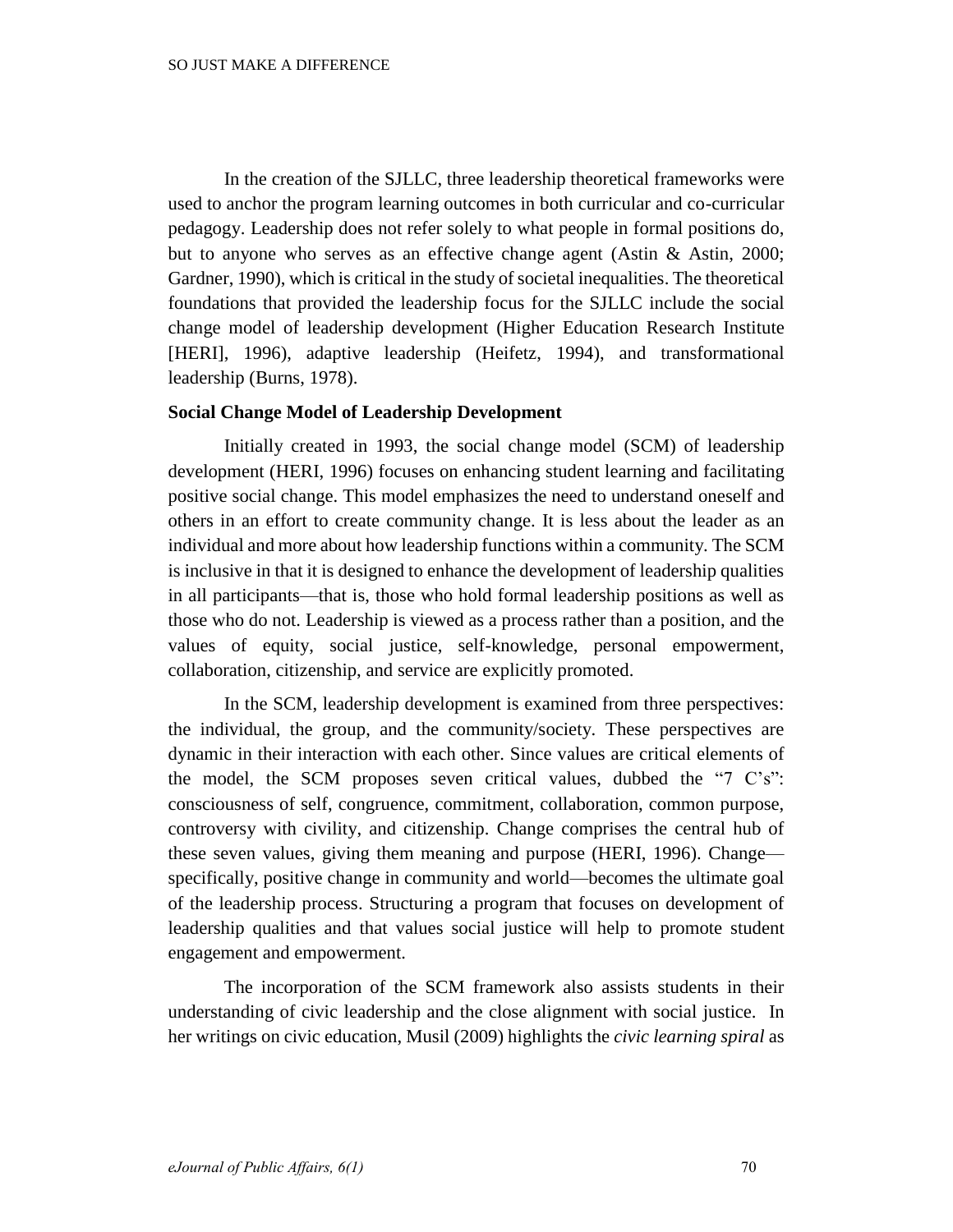a concept that aims to connect students' personal knowledge with civic action and leadership. The spiral encompasses six areas: self, communities and cultures, knowledge, skills, values, and public action (Musil, 2009). When combined with the SCM, the overlapping importance of self-awareness, consideration of surrounding communities, and the element of action for social change provides a framework for student learning in civic leadership.

## **Adaptive Leadership**

Adaptive leadership work consists of addressing conflicts related to the values people hold—in other words, diminishing the gap between the values people hold and the reality they face. Adaptive work requires changes in values, beliefs, or behavior. Heifetz (1994) stated that "ongoing adaptive capacity requires a rich and evolving mix of values to inform a society's process of reality testing. It requires leadership to fire and contain the forces of invention and change, and to extract the next step" (p. 34). In social justice education, adaptive leadership centers on interrupting oppressive behavior and educating (McClintock, 2000).

Adaptive leadership shifts the responsibility of change from authoritative figures to the stakeholders involved (Heifetz, 1994), which is key in social justice education. The SJLLC strives to frame social justice issues in ways that allow students to comprehend opportunities and then challenge them to make change. The adaptive leadership framework provides a structure in which students are given the opportunity to struggle with gaps between goals and reality within social justice work. It also provides strategies for students to engage with situations that are everchanging and extremely dynamic.

## **Transformational Leadership**

Burns (1978) defined transformational leadership as a "relationship of mutual stimulation and elevation that converts followers into leaders and may convert leaders into moral agents" (p. 4). Transformational leadership helps to foster environments in which relationships are reciprocal, engaging, and supportive. Transformational leaders serve as role models and focus on followers' need for growth. These leaders support optimism and mobilize commitment to a shared vision (Bass, 1996; Bass & Avolio, 1994). Kuhnert and Lewis (1987) furthered the idea of transformational leadership by suggesting that it involves shifts in the needs, beliefs, and values of followers. Northouse (2007) added that transformational leadership involves moving followers to accomplish more than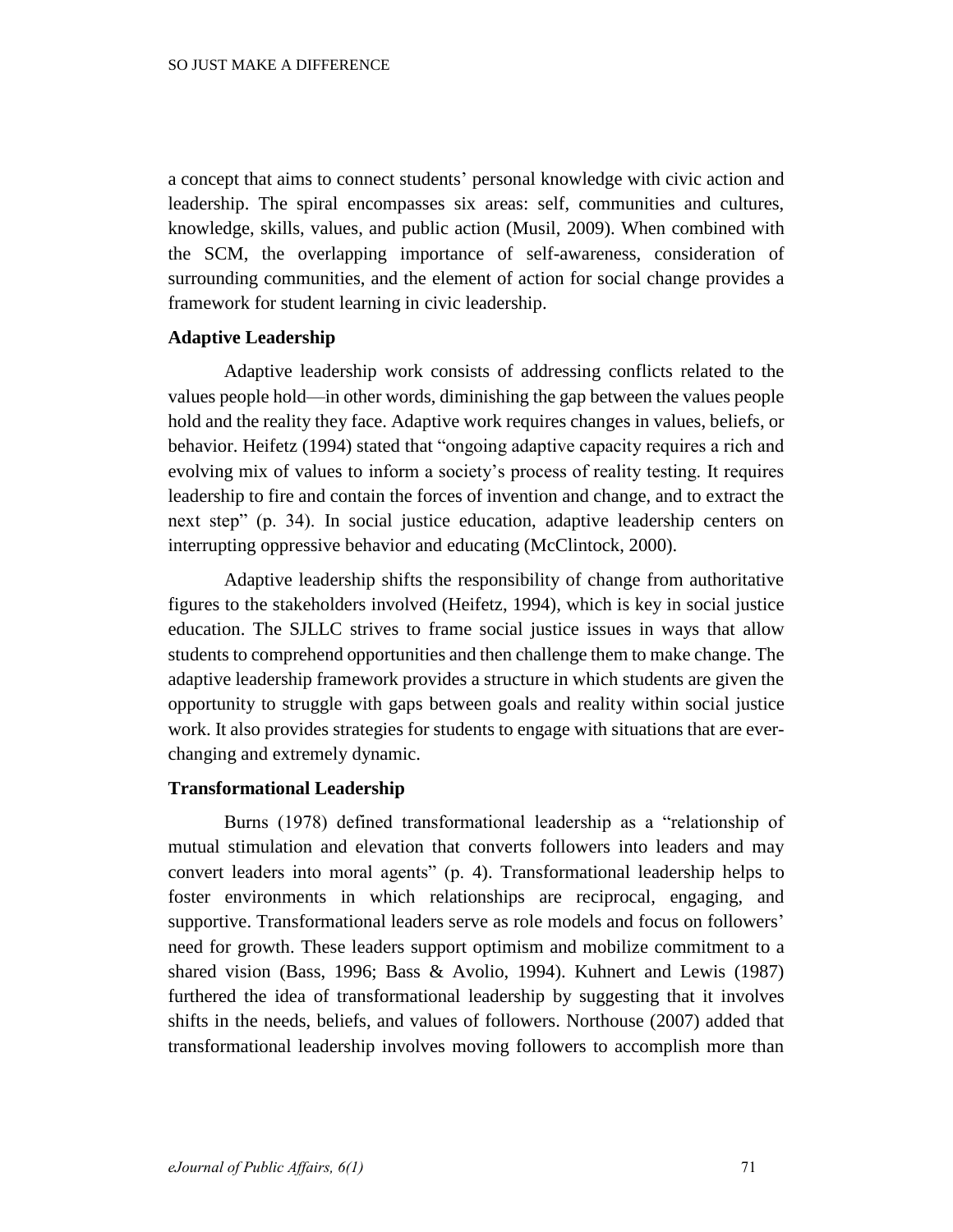what is usually expected to assess needs, satisfy needs, and "[treat] them as full human beings" (p. 175).

Transformational leadership as a theoretical underpinning of the living learning community provides an important structure for all individuals involved. Students, faculty, and staff are able to engage in difficult conversations around issues of social justice in a structure that offers shared support and encouragement to create positive, sustainable change. This not only demonstrates transformational leadership through role modeling, but participating students are challenged to become transformational leaders themselves. In the journey toward social justice, leaders are encouraged to focus on followers' need for growth.

In combining the three theoretical frameworks of the social change model of leadership development (HERI, 1996), adaptive leadership (Heifetz, 1994) and transformational leadership (Burns, 1978), the SJLLC is built on a strong foundation in which community building, education, and reflection are able to thrive.

## **SJLLC: Community, Education, Reflection**

Within leadership and social justice frameworks, the SJLLC focuses on building community, education, and reflection. Leadership is both active and reflective (Heifetz  $&$  Linsky, 2002). It is active in the areas of building relationships and learning dynamically together as a cohort, while reflection is present consistently in the courses through journaling and public speaking which enhances the engagement of learning and continuation of relationship building.

Part of the language used to describe the living learning community and the findings (discussed later in this article) developed from a thematic group of words used in the initial programming. "So Just," short for Social Justice, has become an active part of the living learning community culture. From t-shirts to e-mail signoffs to conversations, "So Just" captures the community's vision to become engaged in social justice issues. "So Just" and the engagement it refers to is evident throughout the practical strategies of this living learning environment.

#### **So Just … Build Community**

From the outset, building community is important to creating a living learning environment. A residence hall is a place where students live and interact in a way that is completely new to them. Students meet diverse people and form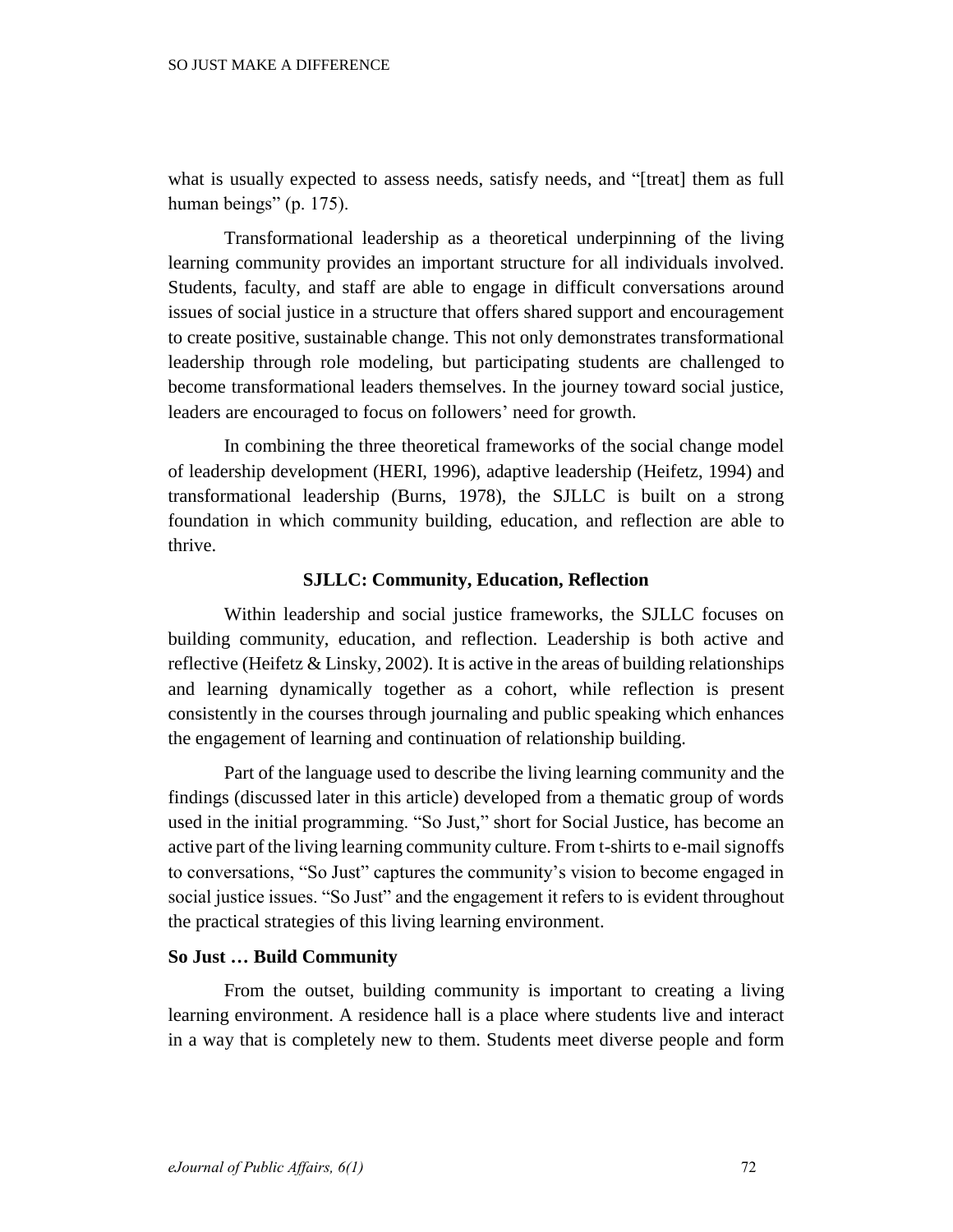new relationships, living on their own for the first time, navigating a new environment on campus, and managing time with many new demands. These experiences form an engaging environment for those who live in residence halls (Johnson & Cavins, 1996). Structuring a living learning community within this environment allows for education of social justice to explore responsible citizenship through leadership and service. Komives (1994) wrote, "Residence halls provide a unique experience ... to learn and to practice the challenges of shared leadership. This shared leadership must be built on the foundation of each resident's responsibility as a citizen of that environment to influence the character of the living experience" (p. 218).

In addition to the community building that occurs as a result of living and taking courses together, intentional SJLLC programming occurs within the first few weeks of this new experience. The mandatory overnight retreat occurs the first weekend of classes during the first semester of the program. Students, mentors, and advisors discuss the requirements and expectations of living in this community, beginning with a low-ropes challenge course. Throughout the weekend, workshops are provided on the development of social identity awareness, defining social justice, and accessing campus resources. This format builds a strong supportive community foundation in which tough discussions can occur around civic leadership and social justice issues.

## **So Just … Educate**

Experiential learning theory focuses on the process of making meaning from direct experience, which is central to the pedagogy of the SJLLC. Kolb (1984) defined experiential learning theory as "the process whereby knowledge is created through the transformation of experience. Knowledge results from the combination of grasping and transforming experience" (p. 41). A growth-producing experience refers not only to a direct experience but also to the total life experience, which includes experiences of others (Kolb & Kolb, 2005). Kolb proposed two ways one grasps an experience—by concrete experience and abstract conceptualization—and two ways one deals with experience—through reflective observation and active experimentation.

Experiential learning theory provides a basis for developing and implementing curricula for the SJLLC as it is focused on not only understanding issues but taking action to identify root causes and work toward alleviating societal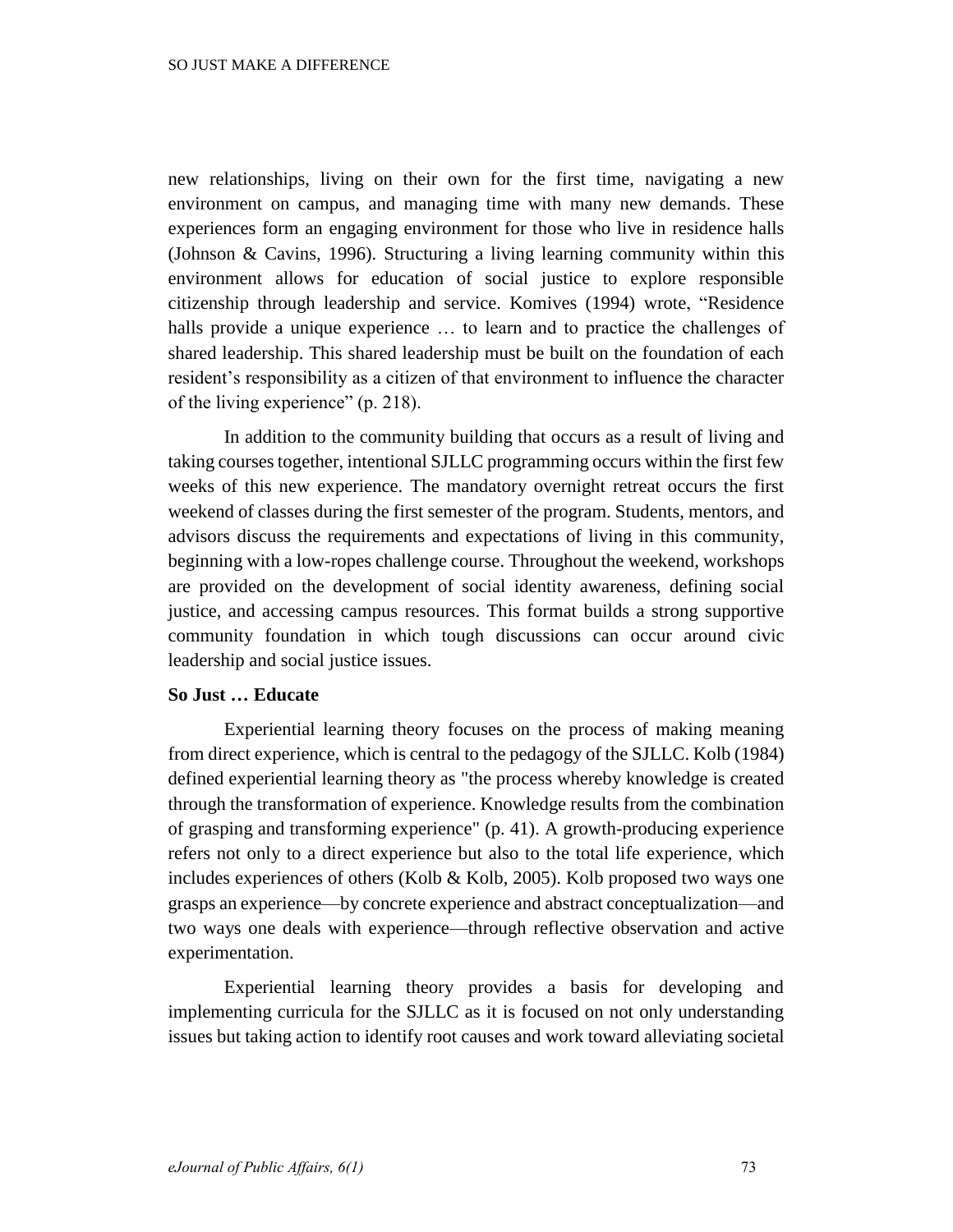ills. Students are required to enroll in three courses (nine credit hours), which are open to SJLLC students only. As an end goal, the courses aim to create a solid foundation for students to deepen their understanding of social justice, while sharpening their communication skills, understanding of leadership, and practice of dialogue.

The three courses—Leadership for Social Justice; Social Justice: Rhetorically Speaking; and Leadership Through Intergroup Dialogue—also support university requirements for graduation. The fall-semester session of Leadership for Social Justice delves into self-awareness of identity and the historical context and personal accounts of "isms" such as racism, sexism, religious oppression, heterosexism, ageism, classism, transgender oppression, adultism, and ableism (Adams et al., 2000). It also focuses on developing students' civic leadership capacity. One of the SJLLC learning outcomes—that is, strengthening students' commitment to social justice through leadership education—is foundational in this course. In reflecting on the entire SJLLC experience, students have expressed, for instance, that "I learned a lot about leadership and the social change model" and "[I learned about] equity, social change & collaboration." Leadership for Social Justice serves as a basis for students to discover which areas they are passionate about, while completing an action plan project that is carried into the spring Leadership Through Intergroup Dialogue course.

Leadership Through Intergroup Dialogue serves as a capstone experience for students and continues the focus on personal development in connection with social issues through the exploration of leadership and active engagement in the community through service. The dialogue component of the course uses the nuances of Zúñiga's (2003) work on intergroup dialogue to deepen community bonds while welcoming individual dissonance, with the goal of seeking to understand others. Students create a leadership manifesto, write about social issues, and learn dialogic skills such as deep listening, reflective inquiry, suspending judgments, identifying assumptions, voicing, and respect (Ellinor & Gerard, 1998). One SJLLC learning outcome is to promote students' appreciation of intergroup dialogue. At the end of their time in SJLLC, some students have expressed how much they learned regarding intergroup dialogue. As one student expressed, "It was nice/useful to get dialogue training." Another student stated, "We talked about things that people are afraid to talk about," implying an opportunity to practice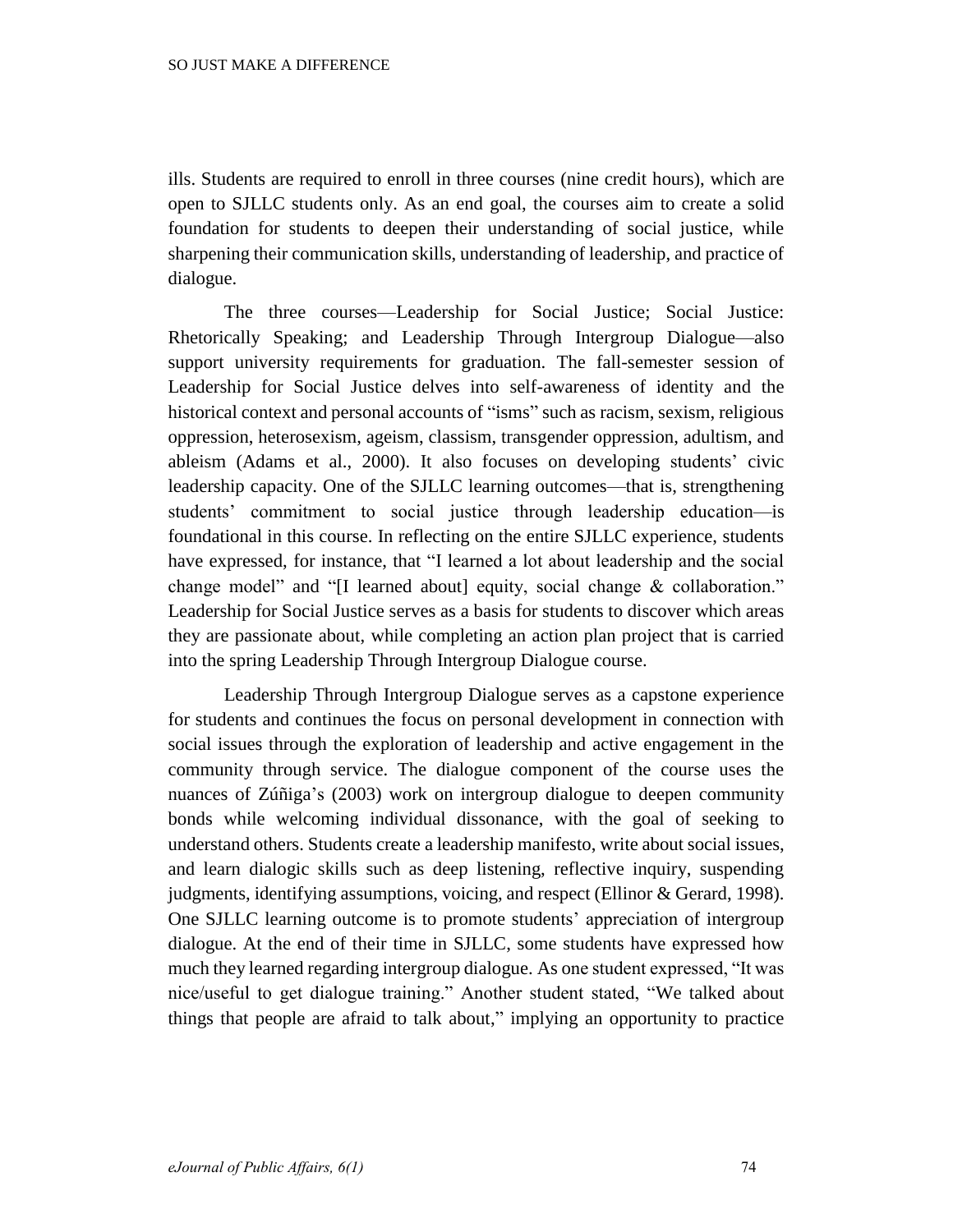adaptive leadership (Heifetz, 1994). Yet another student said, "[I learned the most about] oppression, single stories, importance of dialogue."

Social Justice: Rhetorically Speaking is a public-speaking course. Communication is an important aspect of leadership and social justice, the belief being that you need other people in the process of social justice. How one communicates and leads efforts in these complex issues is extremely important.

Another educational opportunity is the spring retreat, a two-day, on-campus experience that occurs in connection with a program offered in the format of a summit conference focused on parallel themes of justice, societal issues, and current events. Another major part of the retreat occurs in the form of bridgebuilding workshops that create space for linking the conference to the SJLLC experience.

## **So Just … Reflect**

Boud, Keogh, and Walker (1985) suggested that structured reflection is the key to learning from experiences. Daudelin (1996) stated that "reflection is the process of stepping back from an experience to ponder, carefully and persistently, its meaning to the self through the development of inferences; learning is the creation of meaning from past or current events that serves as a guide for future behavior" (p. 39). Research suggests that reflection is critical to a student's learning (Eyler, & Giles, 1996).

McCarthy (1987) suggested that learning involves the two dimensions of perception and processing. Human perception refers to the ways people take in new information, typically through experience. Human processing refers to the ways people process new information, typically through reflection and action. Boud et al. (1985) suggested that structured reflection is the key to learning from experiences. For this reason, reflection has become central in the implementation of the SJLLC. Structured reflection within the program takes the traditional forms of discussions, journal writing, and reflective essays. However, nontraditional forms of reflection employed in the program have included creation of a video selfportrait and a letter written "to my future self" which is started by students at the beginning of their first year and returned at the completion of the program.

Writing reflectively for a grade can be challenging for some students. Providing personal reflection in a form of a paper challenges students to think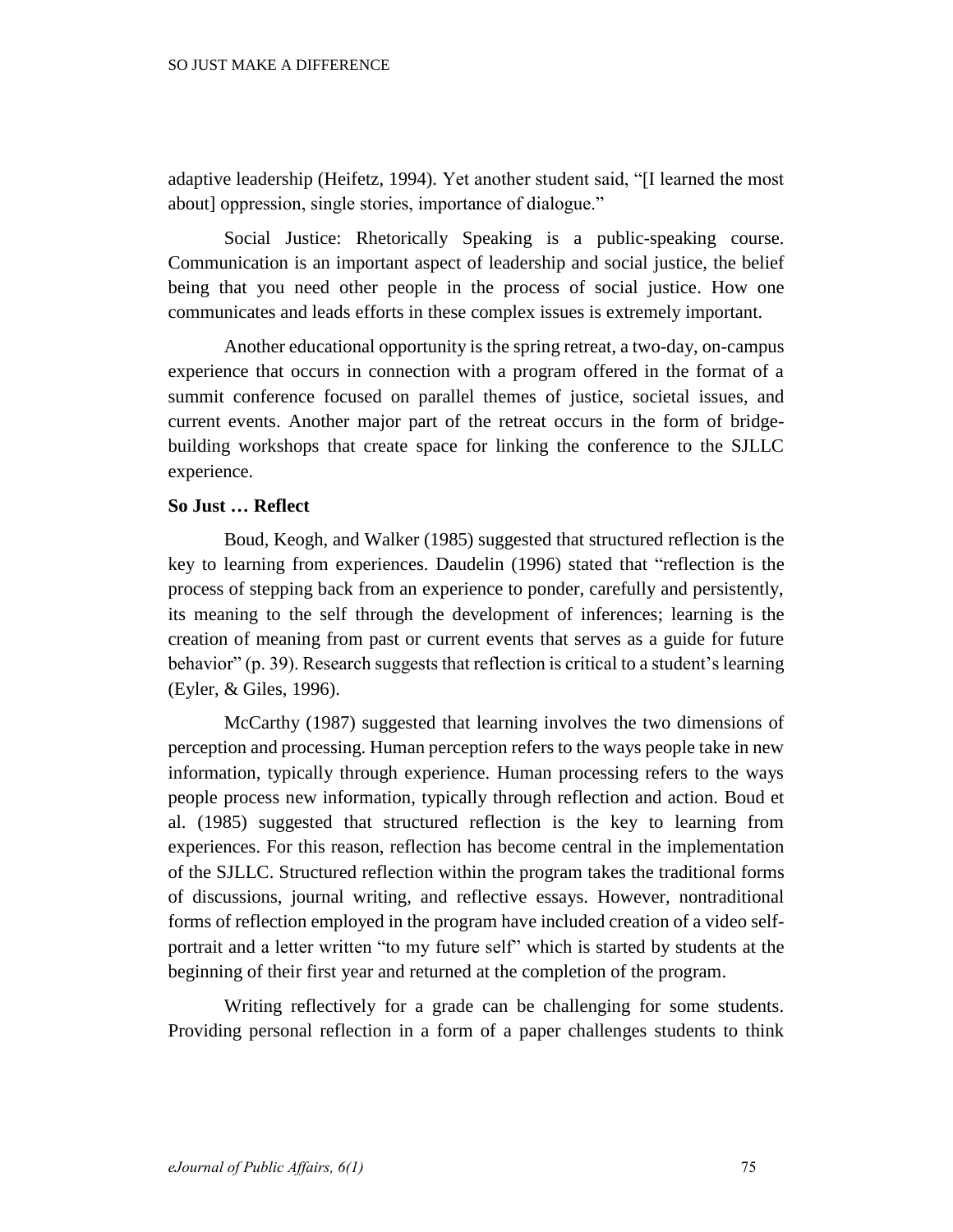critically and reflectively simultaneously. In the Leadership for Social Justice and Leadership Through Intergroup Dialogue courses, high-quality reflective writing through weekly journaling is essential to students' course grade, and often reveals a steady increase in their personal leadership perception (Burns, 1978). Honoring differences in learning styles, the program pushes to expand the ways in which students reflect on social justice issues, their own development toward understanding social justice, and how they personally can make a difference in their community, country, and world. With the current student generation more technologically savvy than ever (Howe & Strauss, 2000), reflection via technology is an exciting new endeavor.

In one recent Leadership Through Intergroup Dialogue course, students reflected verbally through the creation of a video self-portrait. As seen in mainstream reality television shows, students recorded themselves discussing their own definition of social justice using a web camera. These definitions were then uploaded for viewing on YouTube. Students were able to reflect by preparing and delivering a speech and recording it for public viewing. This reflection activity was not only beneficial in students' own preparation of the video self-portrait, but conversations were sparked in reflecting on other classmates' self-portraits.

Reflection is an important part of the educational process. As Eyler and Giles (1996) suggested, reflection is critical to a student's learning. The SJLLC provides structured reflection to guide students on their journey of learning. Reflection in curricular and co-curricular contexts, traditional forms of writing, and discussion and use of technology in video production comprise an assortment of reflective formats for students. Providing such variety of structured reflection allows students with different learning styles to think critically about their experiences.

## **SJLLC: Successes and Challenges**

As with any educational undertaking, the SJLLC has encountered both successes and challenges. Opening students' hearts and minds to injustices and challenging them to make a difference continues to be a success of this program. Along with other learning outcomes, the SJLLC strives to increase students' competency in intercultural education. After completing the SJLLC program, one student stated: As a White male coming into the social justice LLC, I was expecting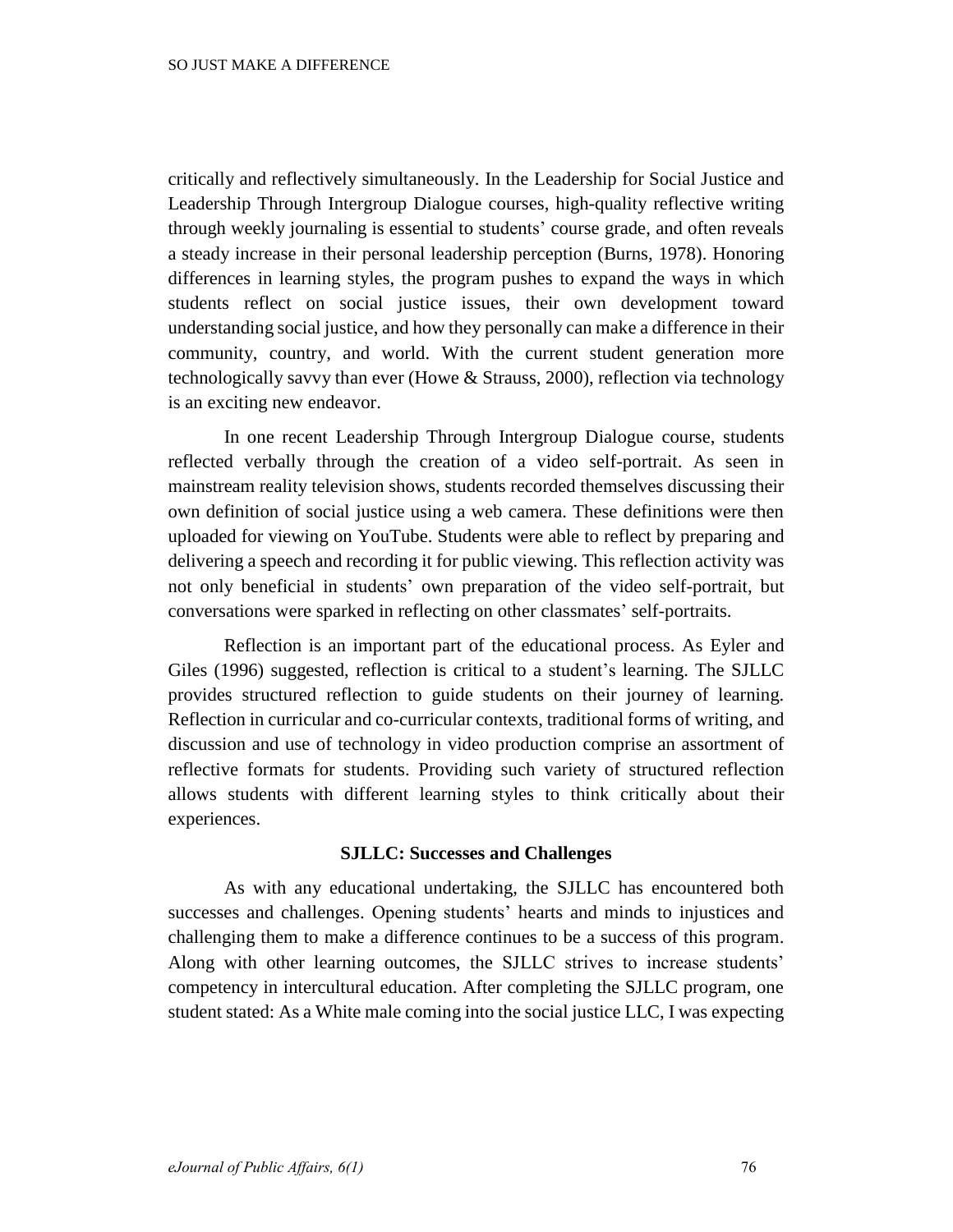to hear a lot of bashing directed at males and Whites in the form of extreme feminism and "Black power." Couldn't have been further from the truth.

Another student said, "[The most powerful part of the program was to] learn about different perspectives. The program surpassed my expectations, and I have experienced growth as a person." Though even one student developing into a more socially responsible citizen is considered a success, this program strives for maximum impact. On the other hand, expanding student development and pushing students beyond their comfort levels continue to be a challenge.

# **Program Successes**

Since its inauguration in the academic year of 2007-2008, the Social Justice Living Learning Community has seen an increase in the number of students interested in participating, in the diversity of interested students, and in the actual number of student participants. As with any new program, the first year of recruiting posed challenges, the SJLLC has emerged into a success. For the ninthyear cohort of students, over 70 applications were received for 35 spaces.

The diversity of students wishing to participate in the program has increased significantly. During the first year, participants were overwhelmingly White females. By contrast, the ninth cohort is approximately half White and half minority, and the number of students who identify as men as well as transgender has increased, which is ideal for intergroup learning and growth. This enhanced diversity provides a more dynamic environment in which to discuss issues of social justice.

Another success of the program is the greater confidence and empowerment students feel in making a difference in their community. Students discuss this new sense of empowerment openly in town hall meetings, classes, and reflective conversations. Their heightened confidence is demonstrated through their ability to lead and motivate others to become involved in various community service projects and social justice programming. The community service projects range from episodic opportunities to semester-long projects in the local community to international spring-break service trips. Social justice programming created and led by students include movie nights, days of awareness activities, and an interactive program dealing with oppression.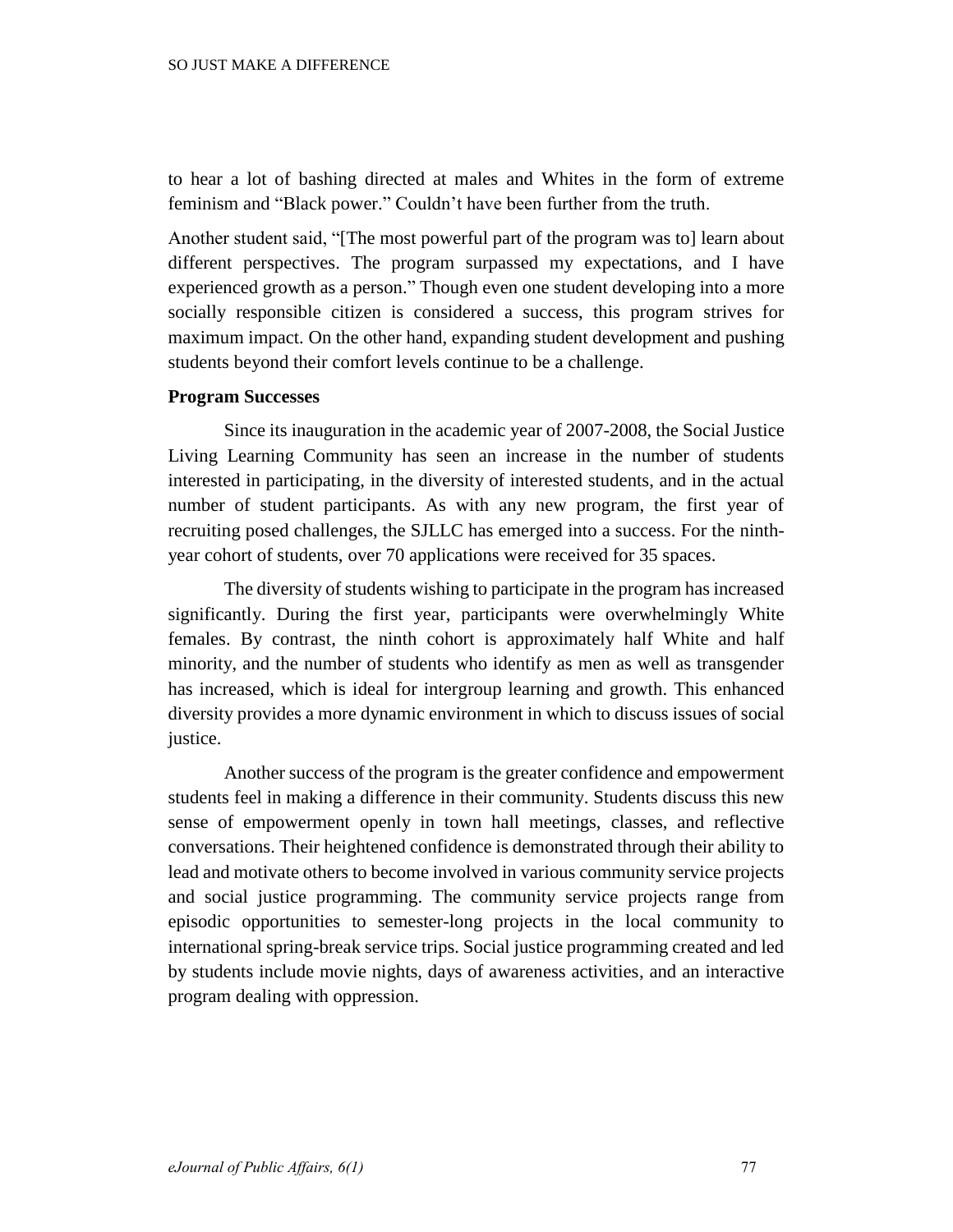Development of program participants beyond the first-year experience has been another success of this program. Generative leadership is the process through which leaders enable others to act (Kouzes & Posner, 2003). This is accomplished through building relationships, establishing trust, and providing support and encouragement to new leaders. Past participants in the SJLLC have frequently demonstrated generative leadership. Komives, Owen, Longerbeam, Mainella, and Osteen (2005) proposed a grounded theory in which leadership identity develops in six stages. The six identity stages are (1) awareness, (2) exploration/engagement, (3) leader identified, (4) leadership differentiated, (5) generativity, and (6) integration/synthesis. The fifth stage in this theory is generativity—when students become actively dedicated to larger purposes. Students in the SJLLC often want to articulate passion for what they are involved in, which is usually connected to the beliefs and values they identify as important to them.

Former participants have articulated their passion for the community and have typically wanted to continue their involvement in the program. Serving as the primary voice in the creation of a second-year SJLLC co-curricular program, students continue to demonstrate application of leading described by the social change model (HERI, 1996). The mentoring program began by pairing incoming students with former participants but has developed to include up to five individuals who serve as small-group mentors, coordinators for programs, and teaching assistants in SJLLC courses. These mentors participate in the co-curricular programming aspects of the community, complete a book club and service-learning internship, and serve as resources for staff and students in the program.

## **Program Challenges**

While the SJLLC has experienced several successes, there have been challenges, many of which have offered the program opportunities to grow and evolve into a stronger educational tool. Continued growth in a program can have an even more powerful impact on students, faculty, staff, an institution, and the world. Such challenges include continued development in social justice pedagogy, screening incoming students for participation, and racial identity development within the living learning environment.

Research (e.g., Corbett & Smith, 1984; Dembo & Howard, 2007; Vermunt, 1996) has suggested that individuals have unique learning styles. A continuing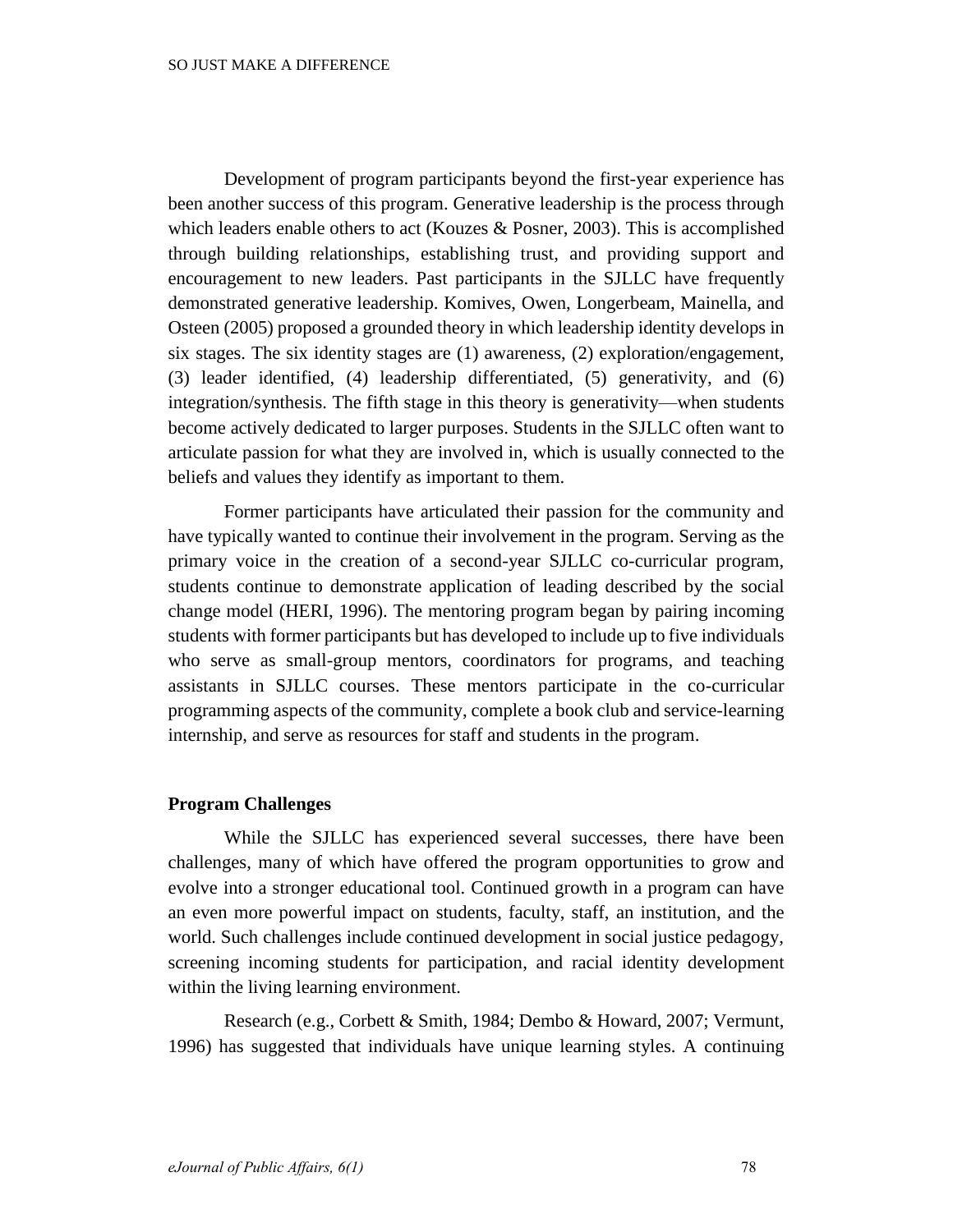challenge for social justice pedagogy is how to facilitate this diversity of learning. Like social justice education as a whole, the SJLLC is confronted with the challenge of enhancing pedagogy and developing curricula and programs that appeal to all learning styles. Adding to the complexity is the task of understanding where students "are at" individually. Topics of social justice and civic leadership need to take into account individual backgrounds and experiences. Providing a space in which students and staff are able to process information from different perspectives provides a challenging aspect of curriculum development and implementation. Creative facilitation styles, topic development, visual aids, technology, and use of space have challenged all educators involved in the SJLLC.

The selection process for incoming students represents another challenging aspect of the program. One layer of this challenge includes incoming first-year students and their parents having an unclear understanding of what social justice means. To remedy this, students should be selected based on their desire to learn together about social justice toward making a difference, and on the ability to create a diverse community within the group. However, creating a balanced, diverse community that includes a wide variety of experiences and beliefs is challenging with only a small amount of student information available. Screening includes an online application and phone interview, but this does not always provide enough data to make informed selections. Adjusting questions asked both on the application and during the interview has helped in gaining important information; however, refining those questions has been an ongoing developmental process. An added difficulty is the housing process, as it does not permit questions about a student's racial identity, posing a barrier to creating a diverse cohort of students for the program.

Assessing, supporting, and challenging students in relation to their own personal racial identity development is also a growth opportunity. When tackling such tough, in-depth issues of social justice, personal "inner" work must occur. Drawing from Cross's (1995) theory of nigrescence, students enter the living learning community at all five stages of pre-encounter, encounter, immersionemersion, internalization, and internalization-commitment. Thus, assessing where students are and supporting their struggles, while also challenging them to grow in their thinking becomes complex. Moreover, building individual relationships with students participating in the program is ideal but often not realistic for faculty and staff involved.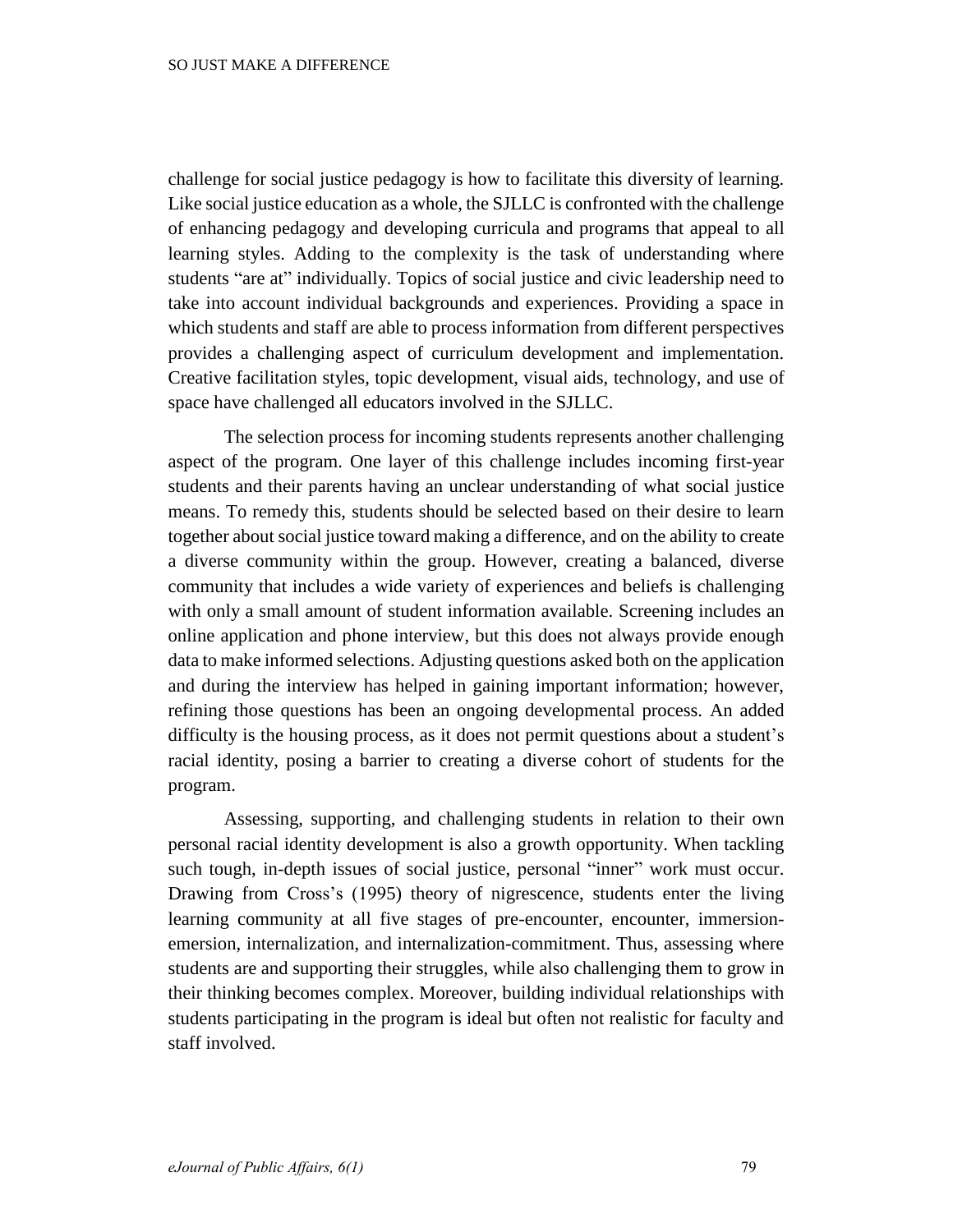# **Implications for Higher Education Institutions**

Exploring an established program such as the SJLLC can assist administrators, faculty, staff, and students who envision implementing a similar program on their own campus. Engaging in conversations around strategies, successes, and challenges would allow social justice educators to support colleagues to build upon this unique pedagogy.

Partnerships across academic and student affairs are essential to the success of higher education institutions in general. However, in creating and implementing a program such as the SJLLC, strong relationships in all areas of the institution are even more vital. Three coordinators from across campus work together to ensure program implementation; these coordinators include a faculty living learning coordinator, a housing coordinator, and a program coordinator. The faculty coordinator provides guidance and support in student academic advising. Housing logistics as well as the marketing of the program is the responsibility of the housing coordinator. The program coordinator provides leadership in planning the retreat, colloquium, mentoring program, and selection of students. While this partnership is not equal in terms of the amount of responsibilities each coordinator has, each person is essential to creating a supportive and successful living learning environment.

Living learning communities can be structured very differently depending on the institution (Rowan-Kenyon et al., 2007). In relation to an interdisciplinary topic such as social justice, the appropriate structure of the living learning environment may be more focused, for instance, on building community, diversity of thoughts and experiences, and engagement. Being aware that social justice living learning communities may not fit into the traditional model of discipline-focused living learning communities will encourage program developers to focus on learning objectives rather than historical models in their planning and implementation.

Student emotional preparedness is another implication of such a program. Since the SJLLC focuses on first-year students, emotional readiness should be taken into consideration when creating and implementing such a program. Students are often being exposed as they discuss and reflect upon tough topics related to social justice. Many first-year students have not been exposed to—and therefore do not understand the complexity of—a wide variety of social justice issues. Further,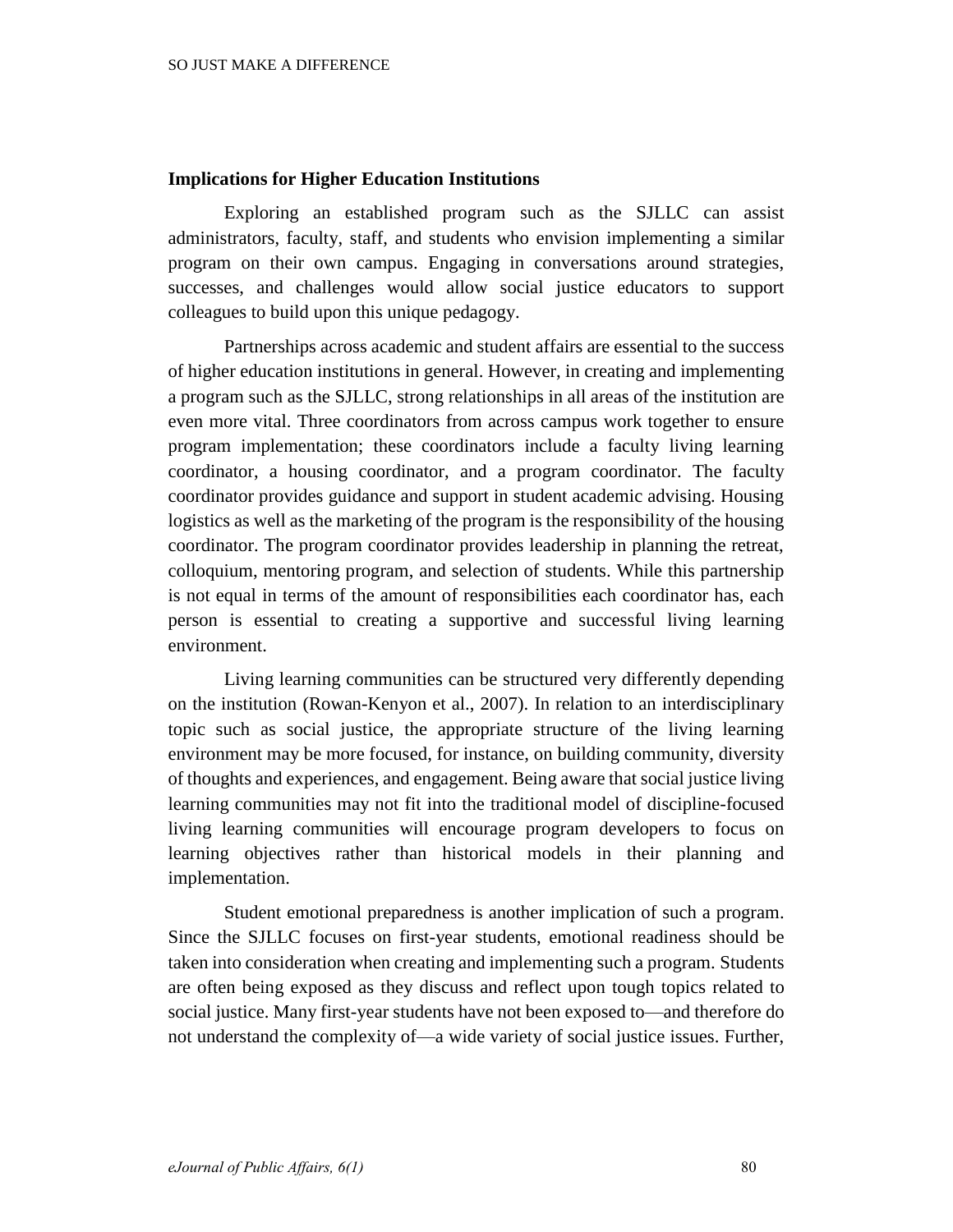first-year students may have not encountered such complex and emotional conversations with peers during high school. Thus, creating a safe environment and structuring activities to prepare students for complex and tough conversations is essential to preparing students emotionally for such in-depth discussions.

Along with students, all staff involved in this program should be trained in facilitating difficult conversations. Whether it is faculty teaching courses, staff facilitating co-curricular programs, or student mentors having personal conversations with students, all staff involved should be prepared for potentially emotional discussions. Staff themselves should have a high emotional intelligence, which is defined as identifying, evaluating, and controlling one's emotions, other's emotions, or a group's emotions (Goleman, 1995). This requires faculty and staff to be gifted leaders where thoughts and feelings meet (Goleman, Boyatzi, & McKee, 2002).

Civic leadership is an important aspect of the higher education experience. While the social justice living learning community is only one model, it provides a useful framework whereby educators can learn from the strategies, successes, and challenges in civic leadership and social justice education. Higher education institutions, in the current political and social climate fraught with economic inequality, violence, and heightened race relations, could benefit from implementing this curricular format. The constant struggle of education should move those who benefit from it toward a better life. A utopian life free from oppression and unjust acts should be the goal for humanity. Teaching students to be responsible citizens who feel confident and empowered to make positive sustainable change is the overall goal in this living learning environment in their first year and beyond.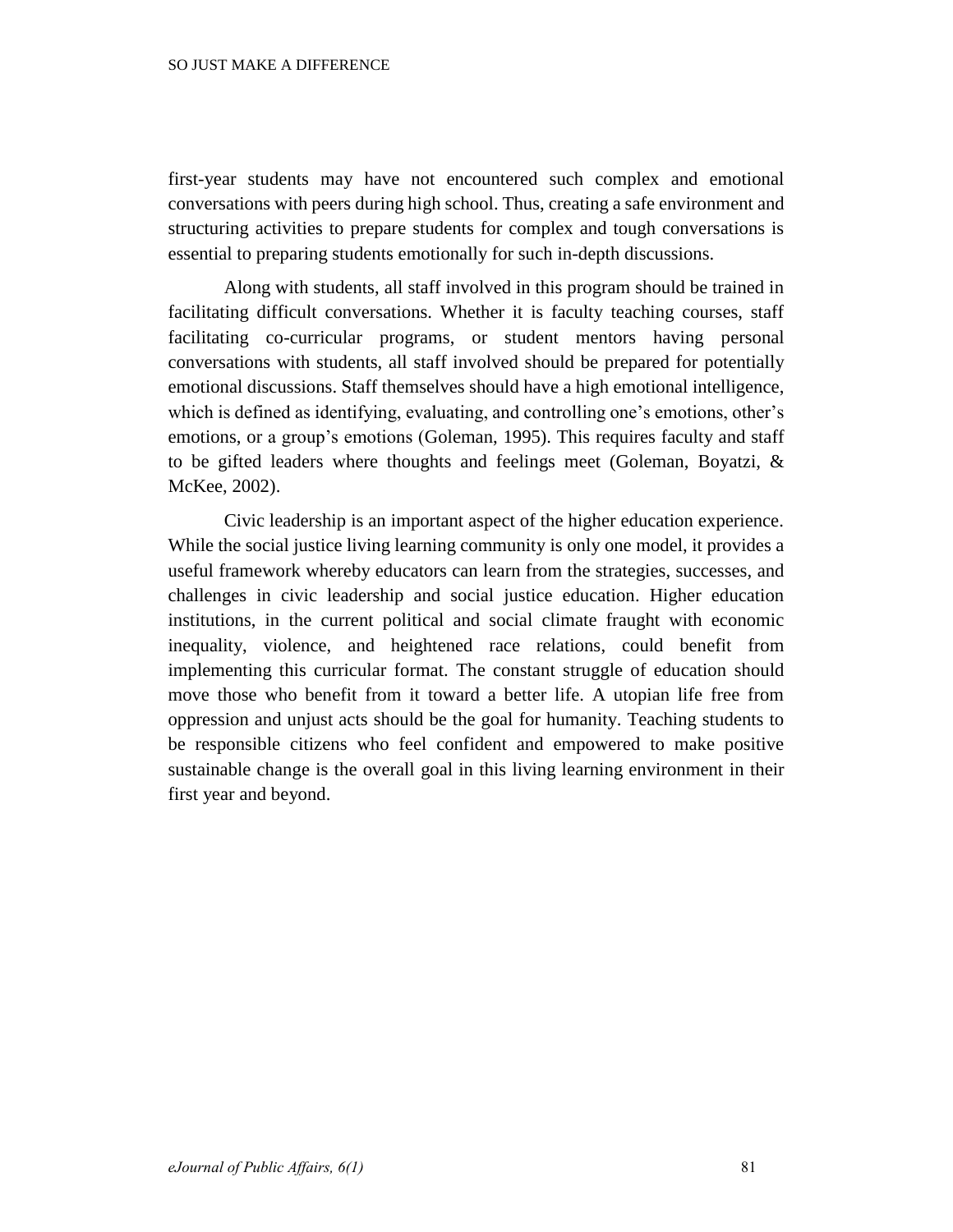## **References**

- Adams, M., Blumenfeld, W., Castañeda, R., Hackman, H., Peters, M., & Zúñiga, X. (2000). *Readings for diversity and social justice: An anthology on racism, antisemitism, sexism, heterosexism, ableism, and classism*. New York: Routledge.
- Applebaum, B. (2009). Is teaching for social justice a "liberal bias"? *Teachers College Record, 11*(2), 376-408.
- Astin, A. W., & Astin, H. S. (2000). *Leadership reconsidered: Engaging higher education in social change.* Battle Creek, MI: W.K. Kellogg Foundation.
- Ayers, W. (1998). Popular education: Teaching for social justice. In W. Ayers, J. Hunt, & T. Quinn (Eds.), *Teaching for social justice* (pp. xvii-xxv). New York: New Press.
- Banathy, B. H., & Jenlink, P. M. (Eds.). (2005). *Dialogue as a means of collective communication*. New York: Kluwer Publishers.
- Bass, B. M. (1996). *New paradigm of leadership: An inquiry into transformational leadership*. Alexandria, VA: U.S. Army Research Institute for the Behavioral and Social Sciences.
- Bass, B. M., & Avolio, B. J. (1994). Transformational leadership and organizational culture. *International Journal of Public Administration, 17*(3/4), 541-552.
- Bohm, D. (1996). *On dialogue*. New York: Routledge.
- Boud, D., Keogh, R., & Walker, D. (Eds). (1985). *Reflection turning experience into learning*. London: Kogan Page.
- Burbles, N. (1992). Forms of ideology-critique: A pedagogical perspective. *Qualitative Studies in Education, 5*(1), 7-17.
- Burns, J. M. (1978). *Leadership*. New York: Harper & Row.
- Corbett, S. S., & Smith, W. F. (1984). Identifying student learning styles: Proceed with caution! *The Modern Language Journal, 68*(3), 212-221.
- Cross, W. E., Jr. (1995). The psychology of nigrescence: Revising the Cross model. In J. Ponterotto, J. Casas, L. Suzuki, & C. Alexander (Eds.), *Handbook of multicultural counseling* (pp. 93-122). Thousand Oaks, CA: Sage.
- Daudelin, M. W. (1996). Learning from experience through reflection. *Organizational Dynamics, 24*(3), 36-48.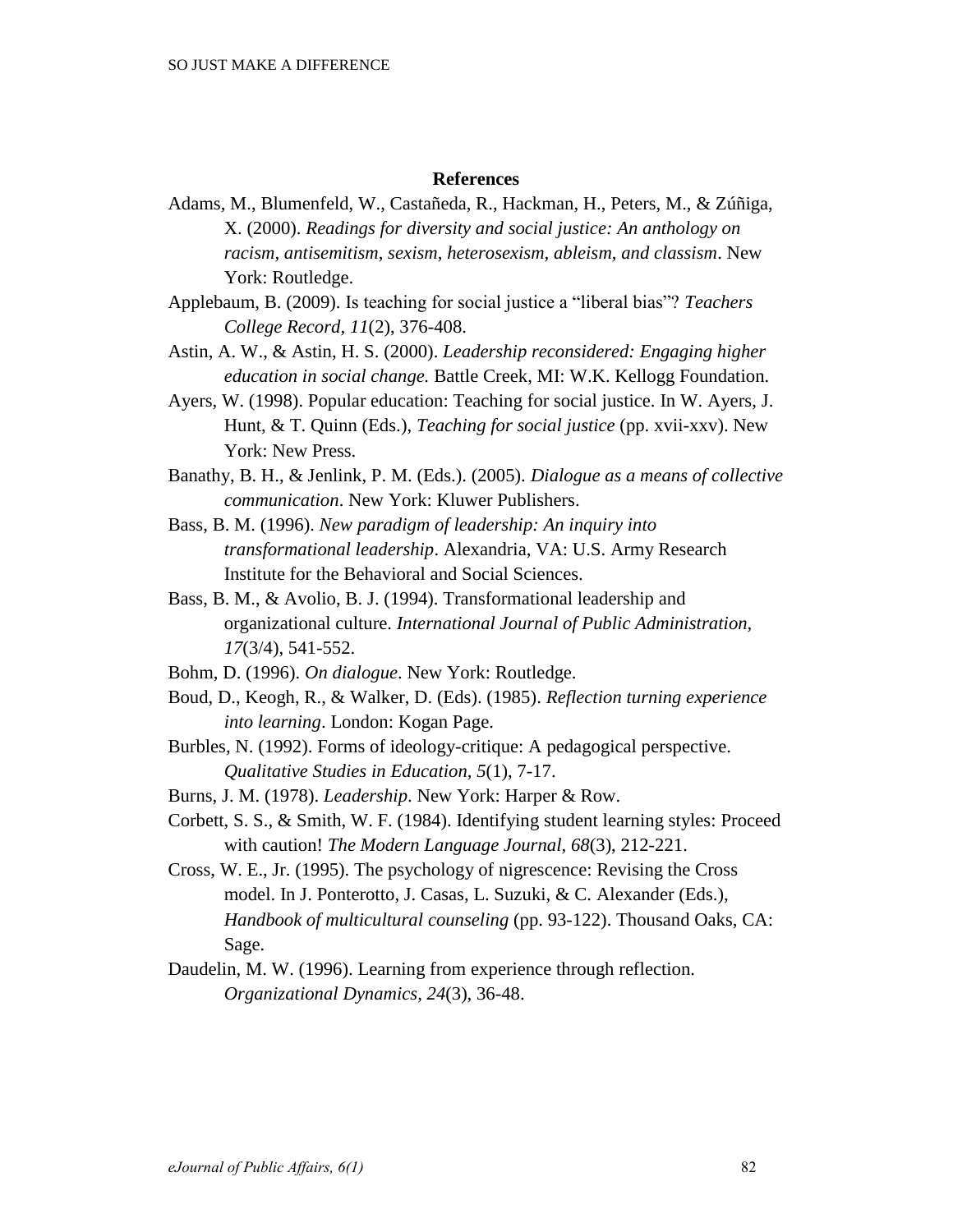- Dembo, M. H., & Howard, K. (2007). Advice about the use of learning styles: A major myth in education. *Journal of College Reading and Learning, 37*(2), 101-109.
- Ellinor, L., & Gerard, G. (1998). *Dialogue: Rediscover the transforming power of conversation.* New York: John Wiley & Sons, Inc.
- Eyler, J., & Giles, D. E. (1996). *A practitioner's guide to reflection in servicelearning: Student voices and reflections.* Nashville, TN: Vanderbilt University.
- Gardner, J.W. (1990). *On leadership*. New York: The Free Press.
- Goleman, D. (1995). *Emotional intelligence: Why it matters more than IQ*. New York: Bantam Books.
- Goleman, D., Boyatzi, R., & McKee, A. (2002). *Primal leadership: Learning to lead with emotional intelligence*. Boston: Harvard Business School Press.
- Greene, M. (1998). Teaching for social justice. In W. Ayers, J. Hunt, & T. Quinn (Eds.), *Teaching for social justice* (pp. xxvii-xlvi). New York: New Press.
- Heifetz, R. A. (1994). *Leadership without easy answers*. Cambridge: Belknap Press.
- Heifetz, R. A. & Linsky, M. (2002). *Leadership on the line*. Boston: Harvard Business School Press.
- Higher Education Research Institute. (1996). *A social change model of leadership development: Guidebook version iii*. Los Angeles: The Regents of the University of California.
- Howe, N., & Strauss, W. (2000). *Millennials rising: The next great generation*. New York: Vintage Books.
- Johnson, W. G., & Cavins, K. M. (1996). Strategies for enhancing student learning in residence halls. *New Directions for Student Services, 75,* 69- 82.
- Kincheloe, J. L. (2004). *Critical pedagogy primer*. New York: Peter Lang.
- Kolb, A. Y., & Kolb, D. A. (2005). Learning styles and learning spaces: Enhancing experiential learning in higher education. *Academy of Management Learning and Education*, *4*(2), 193-212.
- Kolb, D. A. (1984). *Experiential Learning: Experience as the source of learning and development*. Englewood Cliffs, NJ: Prentice-Hall.
- Komives, S. R. (1994). Increasing student involvement through civic leadership education. In C. Schroeder, P. Mable, & Associates (Eds.), *Realizing the*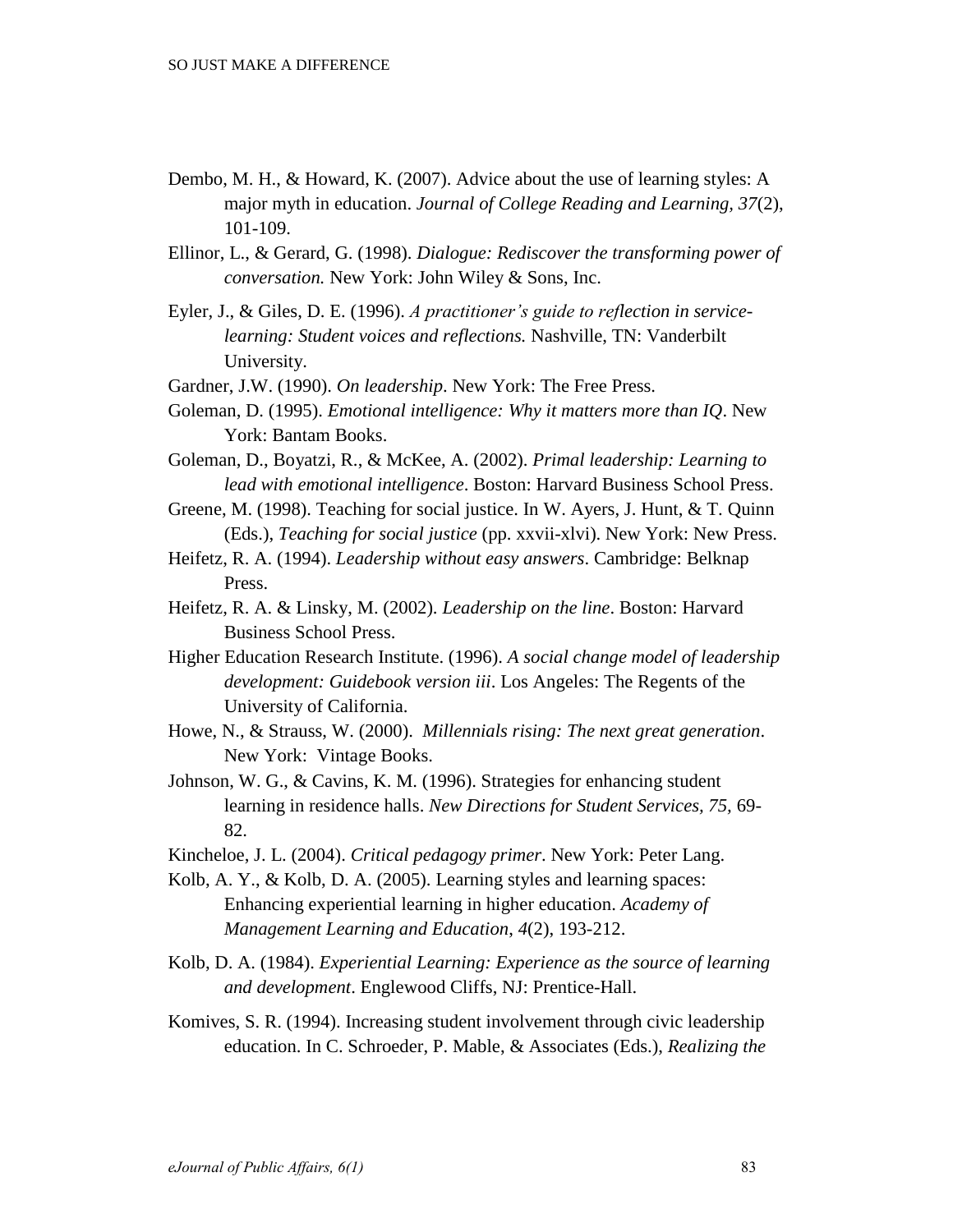*educational potential of residence halls*. (pp. 22-52). San Francisco: Jossey-Bass.

- Komives, S. R., Owen, J. E., Longerbeam, S., Mainella, F. C. & Osteen, L. (2005). Developing a leadership identity: A grounded theory. *Journal of College Student Development, 46*(6), 593-611.
- Kouzes, J., & Posner, B. (2003). *The leadership challenge* (3rd ed.). San Francisco: Jossey-Bass.
- Kuhnert, K. W., & Lewis, P. (1987). Transactional and transformational leadership: A constructive/development analysis. *Academy of Management Review, 12*(4), 648-657.
- Lonka, K., & Lindblom-Ylanne, S. (1996). Epistemologies, conceptions of learning, and study practices in medicine and psychology. *Higher Education, 31*(1), 5-24.
- McCarthy, M. D. (1996). *The 4MAT system: Teaching for learning with right/left mode techniques.* Barrington, IL: EXCEL, Inc.
- McClintock, M. (2000). How to interrupt oppressive behavior. In M. Adams, W. Blumenfeld, R. Castaneda, H. Hackman, M. Peters, & X. Zuniga (Eds.), *Readings for diversity and social justice* (pp. 483-487). New York: Routledge.
- Northouse, P. G. (2007). *Leadership theory and practice* (4<sup>th</sup> ed.). Thousand Oaks, CA: Sage Publications.
- Rakow, L. F. (1992). Gender and race in the classroom. *Feminist Teacher, 6*(1), 10-13.
- Rowan-Kenyon, H., Soldner, M., & Inkelas, M. K. (2007). The contributions of living-learning programs on developing civic engagement in undergraduate students. *NASPA Journal, 44*(4), 750-778.
- Sanford, N. (1967). *Where colleges fail: A study of the student as a person*. San Francisco: Jossey-Bass.
- Stake, R. E. (2005). Qualitative case studies. In N. Denzin, & Y. Lincoln (Eds.), *The Sage handbook of qualitative research* (3rd ed.; pp. 443-466). Thousand Oaks, CA: Sage Publications.
- Swaner, L. E. (2005). Educating for personal and social responsibility: A review of the literature. *Liberal Education*, 14-21.
- Vermunt, J. D. (1996). Metacognitive, cognitive and affective aspects of learning styles and strategies: A phenomenographic analysis. *Higher Education, 31*(1), 25-50.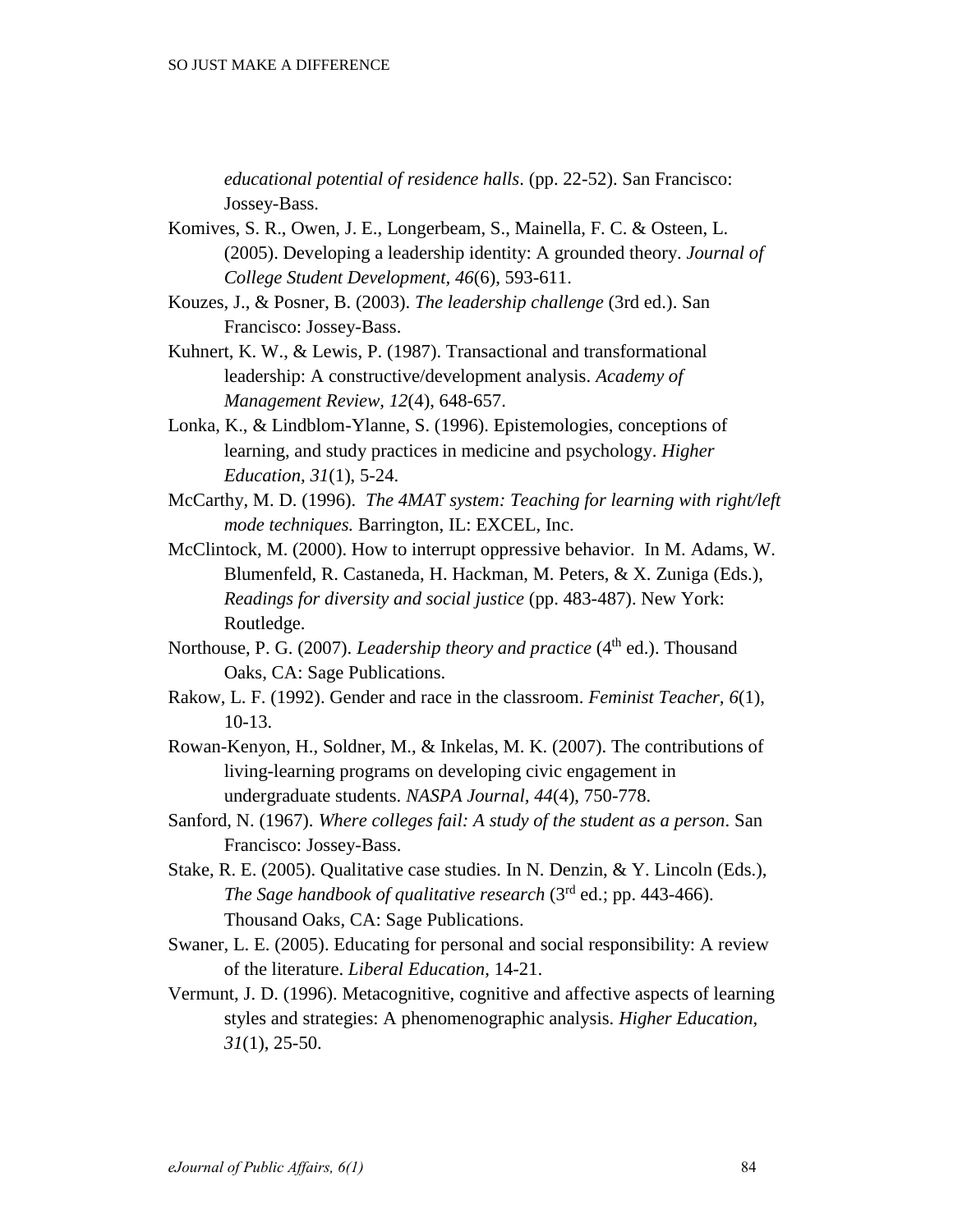- Yin, R. K. (1994). Case study research design and methods (2<sup>nd</sup> ed.). Thousand Oaks, CA: Sage Publications.
- Zúñiga, X. (2003). Bridging differences through dialogue. *About Campus, 7*(6), 8- 13.